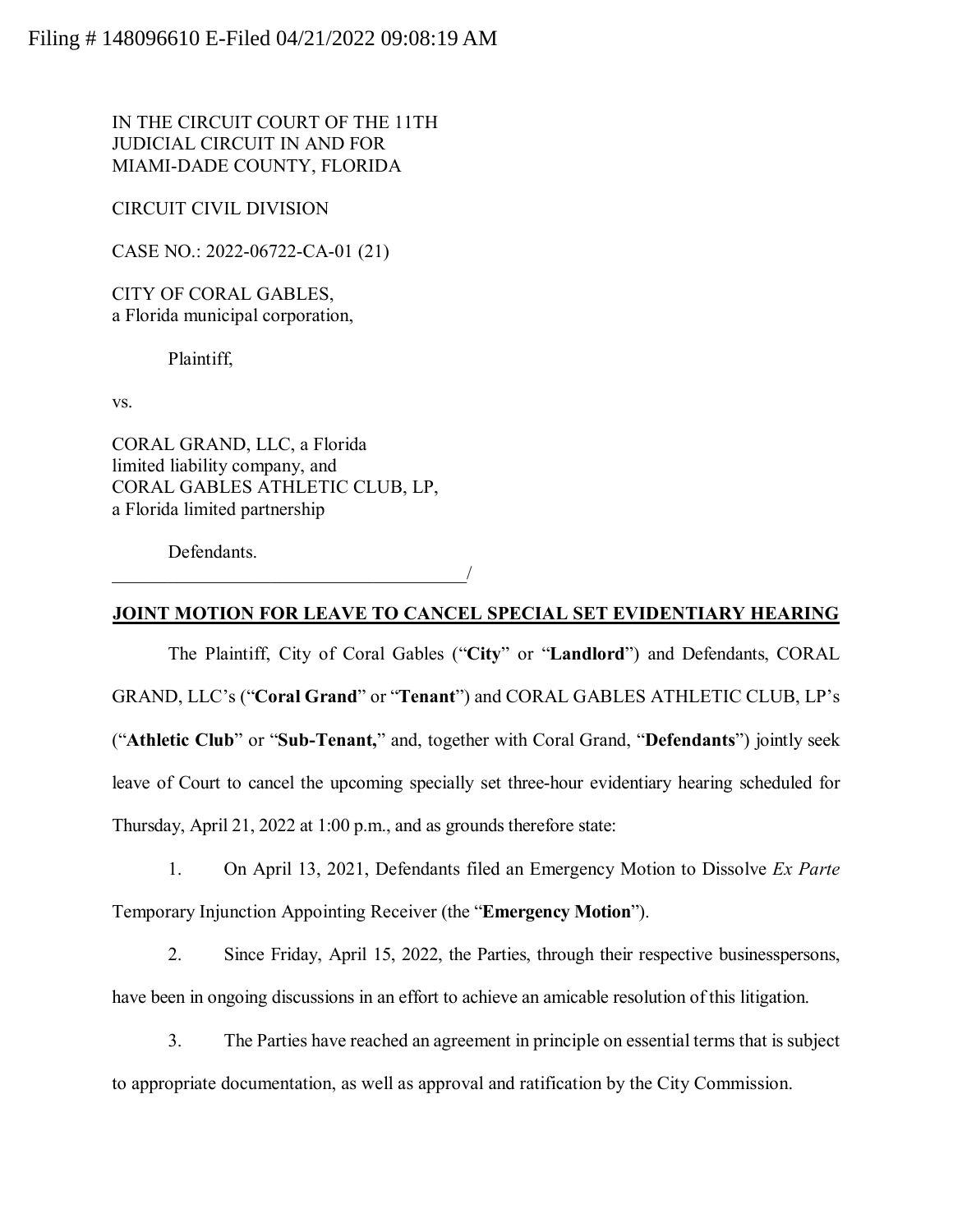4. The Parties have already exchanged an initial draft of a Settlement Agreement and Release, but have not finalized or executed same.

5. The City Commission is next scheduled to meet on Tuesday, April 26, 2022 at which time the settlement will be brought for a vote. If approved, the settlement will fully and finally resolve the entire litigation, inclusive of the Emergency Motion.

6. Until such time as the settlement is brought for a vote before the City Commission, the Parties have agreed to leave the receivership in place, undisturbed. Further, if an affirmative vote for the settlement is obtained, the Receiver will continue to oversee the winding down of operations and peaceful turnover of the Country Club on May 2, 2022 at 10:00 a.m.

7. Accordingly, the Parties request leave of Court to cancel the Evidentiary Hearing to avoid wasting this Court's valuable time and resources.

8. Should the settlement not be approved by the City Commission on April 26, 2022, then the Defendants reserve the right to reschedule the Emergency Motion for coordinated evidentiary hearing as soon as practically possible.

9. This motion is brought in good faith by the Parties and not for any dilatory reasons.

WHEREFORE, Plaintiff and Defendants jointly request this Court grant them leave and cancel the 3-hour specially set evidentiary hearing scheduled for Thursday, April 21, 2022 at 1:00 p.m. on the Defendants' Emergency Motion to Dissolve, and such other and further relief that this Court deems just and proper.

2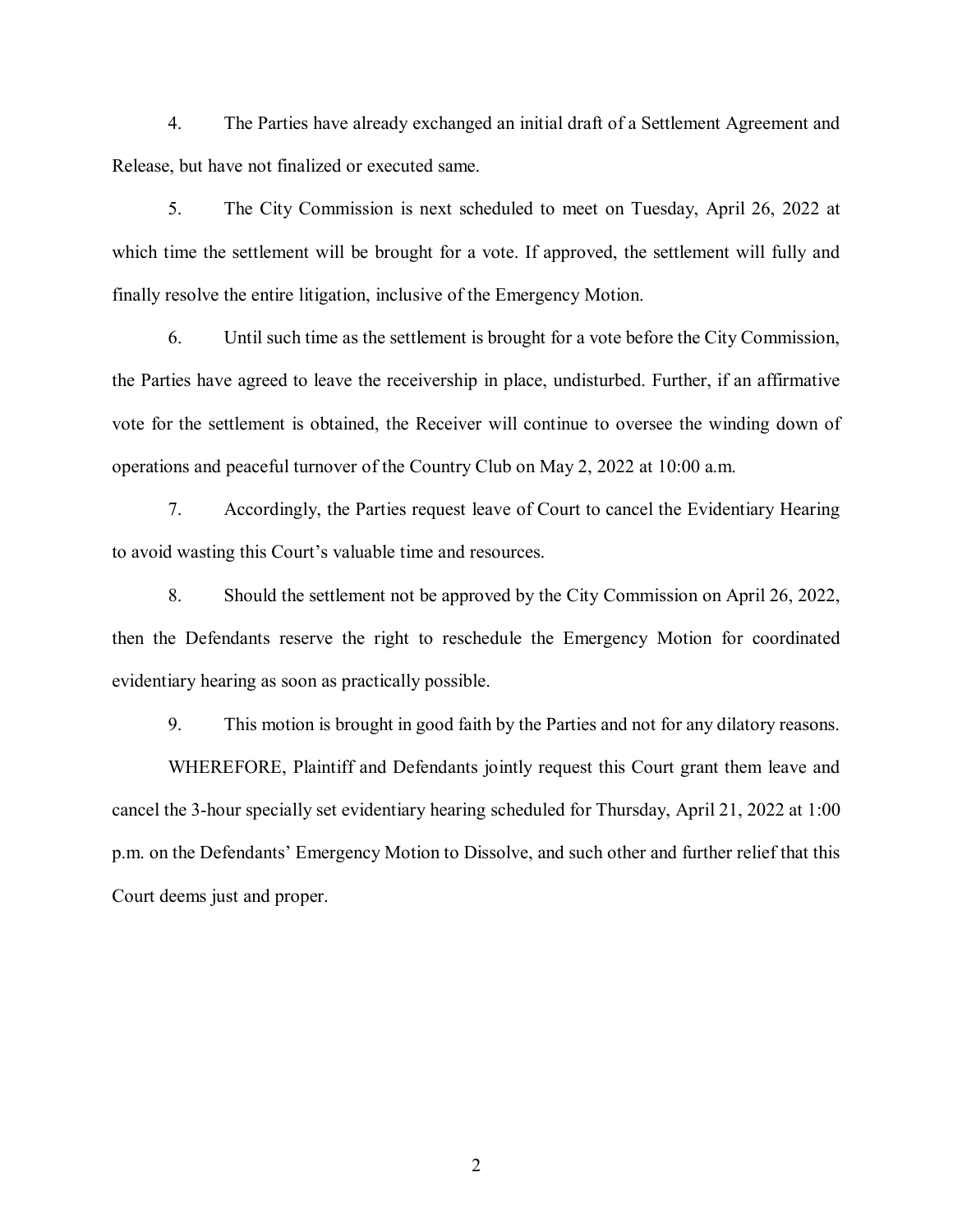Dated: April 21, 2022.

## Respectfully submitted,

HOLLAND & KNIGHT LLP *Counsel for Plaintiff* 701 Brickell Avenue, Suite 3300 Miami, FL 33131 Tel. 305.374.8500 Direct fax: 305.789.7799

By: s/Anna Marie Gamez Anna Marie Gamez (FBN 502911) Email:annie.hernandezgamez@hklaw.com Oliver G. Silva (FBN 1024669) Email: oliver.silva@hklaw.com

/s/ Miriam Soler Ramos CITY OF CORAL GABLES Miriam Soler Ramos FBN 581348 Cristina Suarez FBN 29614 City of Coral Gables 405 Biltmore Way, 2nd Floor Coral Gables, FL 33134 Tel: (305) 460-5218 Fax: (305) 460-5264 Florida Bar Number 581348 [mramos@coralgables.com](mailto:mramos@coralgables.com) csuarez@coralgables.com

THE REYES LAW FIRM, P.A. *Co-Counsel for Plaintiff* 343 Alcazar Avenue Coral Gables, Florida 33134

Tel: (305) 403-2272 Fax: (305) 403-2273

By: <u>/s/ Israel Reyes</u> ISRAEL REYES (FBN: 47627) [ireyes@reyeslawfirmpa.com](mailto:ireyes@reyeslawfirmpa.com)  [slorie@reyeslawfirmpa.com](mailto:slorie@reyeslawfirmpa.com)  CHRISTOPHER REYES (FBN: 94301) [creyes@reyeslawfirmpa.com](mailto:creyes@reyeslawfirmpa.com)

/s/davidwinker/ DAVID J. WINKER, P.A. David Winker, Esq., B.C.S. Fla. Bar No. 73148 4270 S. LeJeune Road Coral Gables, FL 33146 Tel: (305) 801-8700 [dwinker@dwlrc.com](mailto:dwinker@dwlrc.com) *Counsel for Defendants*

\_\_/s/ Bruce Jacobs\_\_\_\_\_\_\_\_\_\_ JACOBS LEGAL, PLLC Bruce Jacobs, Esq. Florida Bar No. 116203 Alfred I. DuPont Building 169 East Flagler Street, Suite 1620 Miami, Florida 33131 Tel (305) 358-7991 Fax (305) 358-7992 [efile@jakelegal.com](mailto:efile@jakelegal.com)